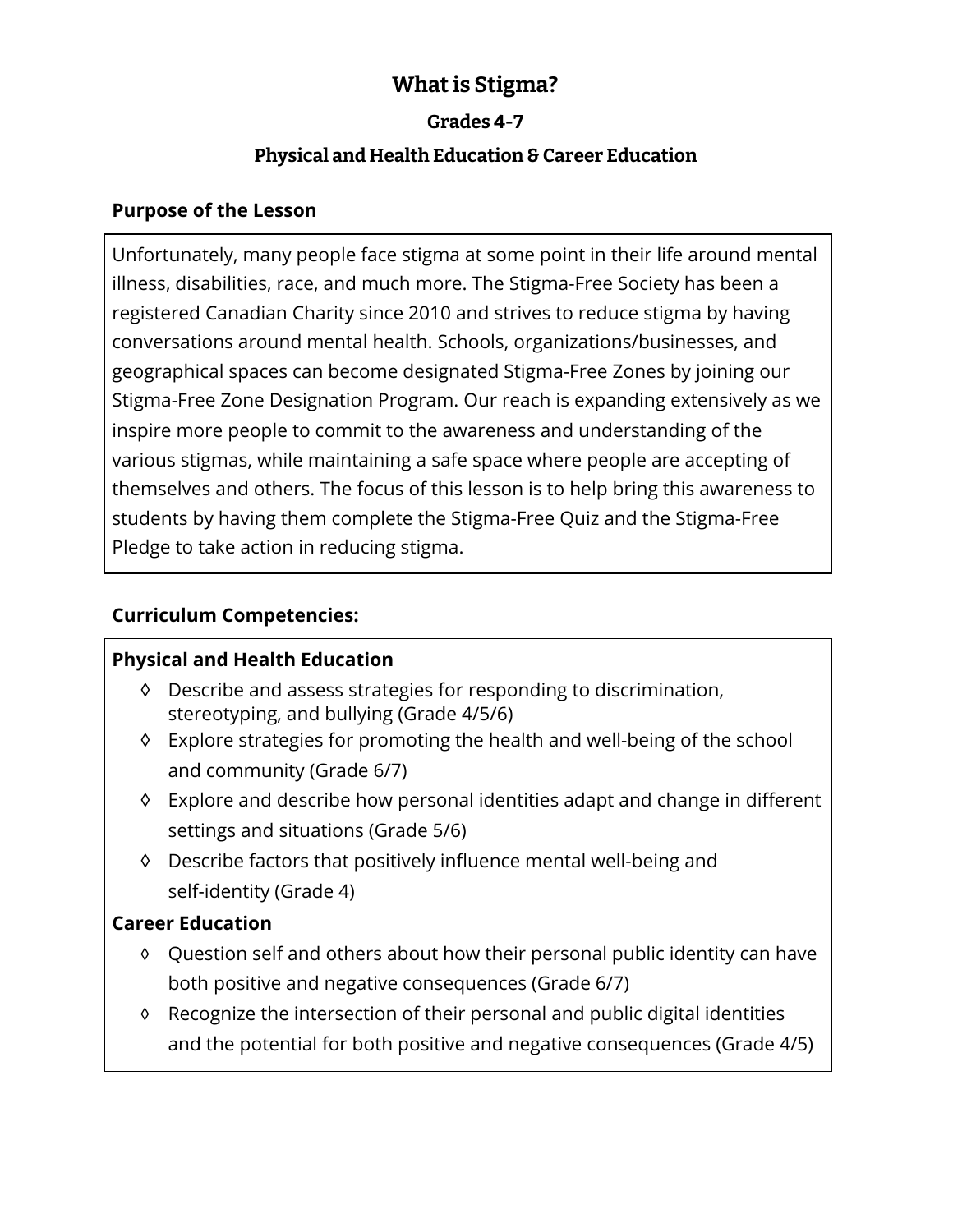#### **First Peoples Principles of Learning:**

- ◊ Learning ultimately supports the well-being of the self, the family, the community, the land, the spirits, and the ancestors
- ◊ Learning requires the exploration of one's identity
- ◊ Learning is embedded in memory, history, and story

#### **Videos**

**Video 1: [Mental Health & Celebrities' Mental Health Stories](https://studentmentalhealthtoolkit.com/teens-corner/video-library/) Video 2: [Living Stigma-Free](https://studentmentalhealthtoolkit.com/teens-corner/video-library/)**

## **Guiding Questions:**

Video 1, Mental Health & Celebrities' Mental Health Stories:

- ◊ What is stigma?
- ◊ What are stereotypes?
- ◊ What are some negative stereotypes?
- ◊ How can we stop stigma?
- ◊ Who were the two celebrities that Andrea talked about? Can you think of anymore?
- ◊ What is the overall message that you took from Andrea's video?

Video 2, Living Stigma-Free:

- ◊ What is the Stigma-Free Tool for? How might it help you live Stigma-Free?
- ◊ What is the Stigma-Free Pledge?
- ◊ What are some examples of language that creates stigma?
- ◊ How might these tools help the overall community?
- ◊ How might these tools help our school community become Stigma-Free?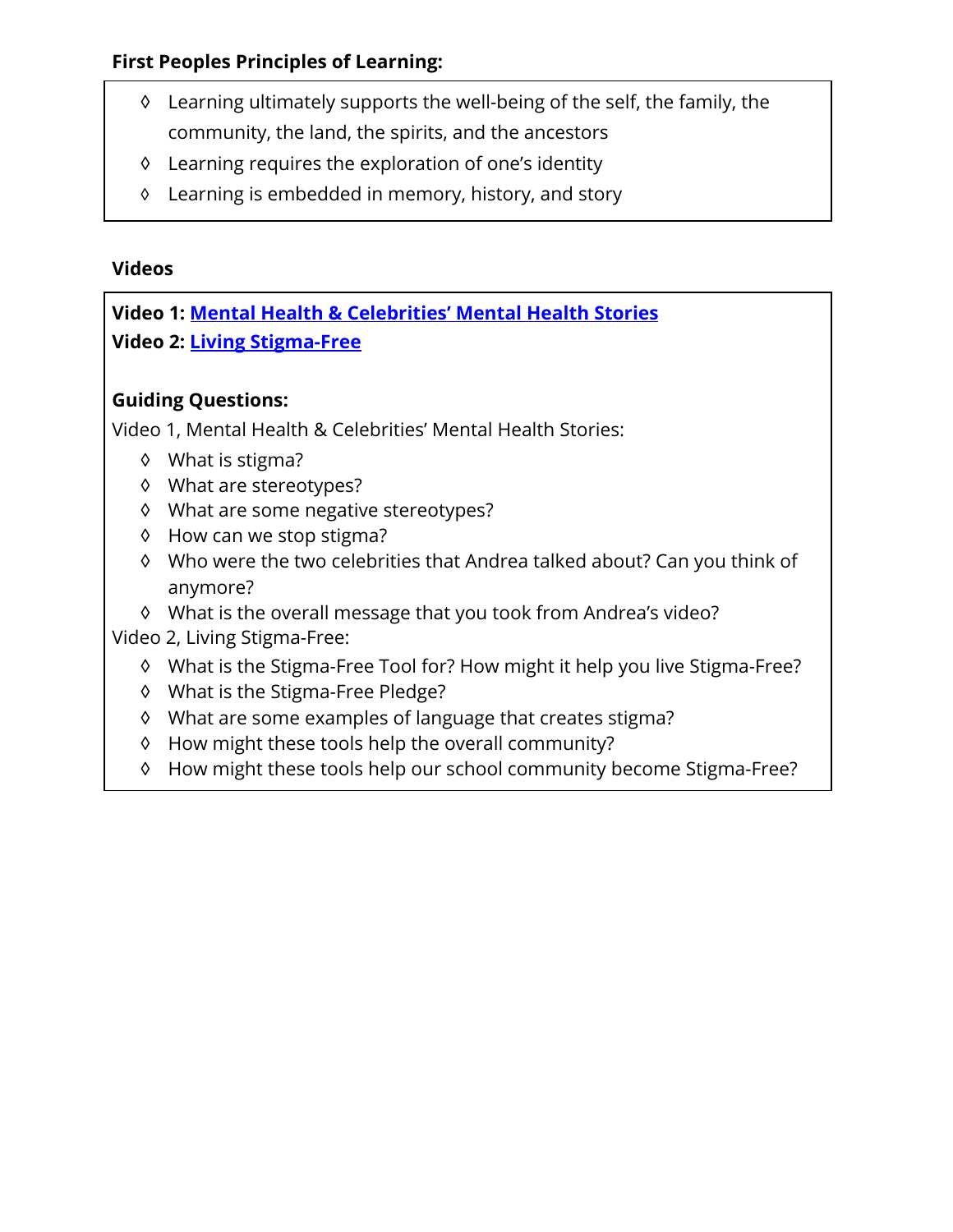#### **Step-by-Step Lesson Plan**

**1.** Begin the lesson by watching the video "Mental Health & Celebrities' Mental Health Stories" This can be found in the Teens Corner Toolkit Video Library section of the Student Mental Health Toolkit and [HERE](https://studentmentalhealthtoolkit.com/teens-corner/video-library/). This awesome video features Andrea Paquette, the President and Co-Founder of the Stigma-Free Society, explaining what stigma means and what we can do to stop it. She also talks about two celebrities that have been quite open in the media about their mental health struggles (Demi Lovato and Dwayne "The Rock" Johnson).

# **2. Pause the video and use the teacher guiding questions to spark discussion.**

- **3.** Next, watch the video "Living Stigma Free" which can be found in the Teens Corner Toolkit Video Library section of the Student Mental Health Toolkit and [HERE](https://studentmentalhealthtoolkit.com/teens-corner/video-library/). This video dives more into how we can be Stigma-Free and the tools created by the Stigma-Free Society: The Stigma-Free Tool (quiz) and the Stigma-Free Pledge.
- **4. Pause the video and use the teacher guiding questions to spark discussion.**
- **5. Discuss the curricular objectives for this lesson with your class.** Talk about why learning about mental health is important and tie in any current events in the news related to stigma.
- **6. Follow-up Activity: (Laptops or tablets required, unless students do this activity as homework).** Have students take the Stigma-Free Tool (quiz) and Pledge. You can find the tool (quiz) [HERE](https://stigmafreesociety.com/stigma-free-tool/) and pledge [HERE.](https://stigmafreesociety.com/pledge/) Following this, divide the students into small groups to discuss how to be a role model and help younger peers on the playground instead of being a bystander of bullying. Provide chart paper and pens for group members to write down their ideas. Afterwards, have students report back to the whole class with their group's discussion.
- **7. Lesson Closure:** Ask students how they felt about completing the Stigma-Free Pledge and Quiz. Discuss whether they think other classes should complete this pledge and how that might impact the school